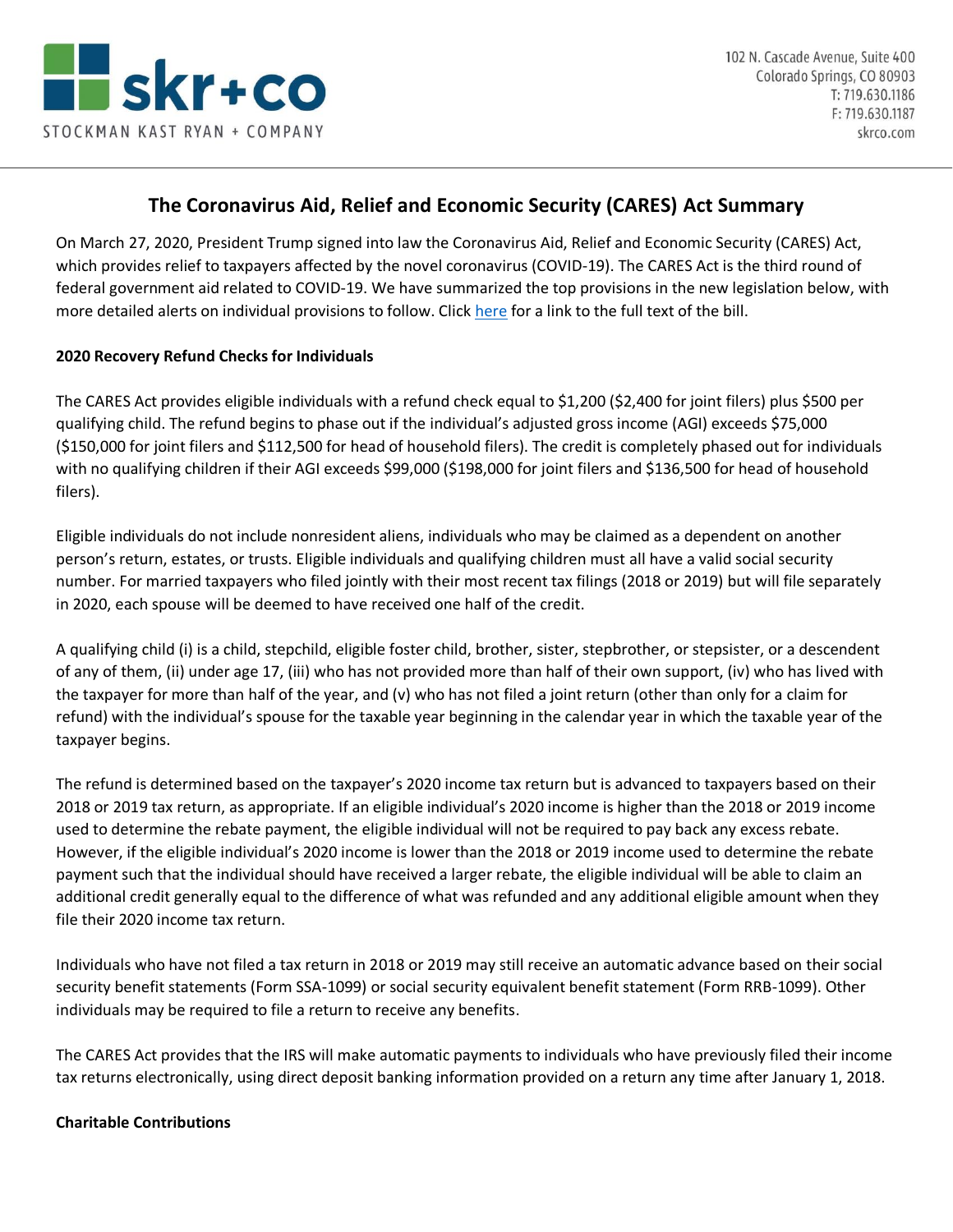Above-the-line deductions: Under the CARES Act, an eligible individual may take a qualified charitable contribution deduction of up to \$300 against their AGI in 2020. An eligible individual is any individual taxpayer who does not elect to itemize his or her deductions. A qualified charitable contribution is a charitable contribution (i) made in cash, (ii) for which a charitable contribution deduction is otherwise allowed, and (iii) that is made to certain publicly supported charities.

This above-the-line charitable deduction may not be used to make contributions to a non-operating private foundation or to a donor advised fund.

Modification of limitations on cash contributions: Currently, individuals who make cash contributions to publicly supported charities are permitted a charitable contribution deduction of up to 60% of their AGI. Any such contributions in excess of the 60% AGI limitation may be carried forward as a charitable contribution in each of the five succeeding years.

The CARES Act temporarily suspends the AGI limitation for qualifying cash contributions, instead permitting individual taxpayers to take a charitable contribution deduction for qualifying cash contributions made in 2020 to the extent such contributions do not exceed the excess of the individual's contribution base over the amount of all other charitable contributions allowed as a deduction for the contribution year. Any excess is carried forward as a charitable contribution in each of the succeeding five years. Taxpayers wishing to take advantage of this provision must make an affirmative election on their 2020 income tax return.

This provision is useful to taxpayers who elect to itemize their deductions in 2020 and make cash contributions to certain public charities. As with the aforementioned above-the-line deduction, contributions to non-operating private foundations or donor advised funds are not eligible.

For corporations, the CARES Act temporarily increases the limitation on the deductibility of cash charitable contributions during 2020 from 10% to 25% of the taxpayer's taxable income. The CARES Act also increases the limitation on deductions for contributions of food inventory from 15% to 25%.

# **Compensation, Benefits, and Payroll Relief**

The law temporarily increases the amount of and expands eligibility for unemployment benefits, and it provides relief for workers who are self-employed. Additionally, several provisions assist certain employers who keep employees on payroll even though the employees are not able or needed to work. The cornerstone of the payroll protection aid is a streamlined application process for SBA loans that can be forgiven if an eligible employer maintains its workforce at certain levels. Additionally, certain employers affected by the pandemic who retain their employees will receive a credit against payroll taxes for 50% of eligible employee wages paid or incurred from March 13 to December 31, 2020. This employee retention credit would be provided for as much as \$10,000 of qualifying wages, including health benefits. Eligible employers may defer remitting employer payroll tax payments that remain due for 2020 (after the credits are deducted), with half being due by December 31, 2021, and the balance due by December 31, 2022. Employers with fewer than 500 employees are also allowed to give terminated employees access to the mandated paid federal sick and child care leave benefits for which the employer is 100% reimbursed by the government through payroll tax credits if the employer rehires the qualifying employees.

Any benefit that is driven off the definition of "employee" raises the issue of partner versus employee. The profits interest member that is receiving a W-2 may not be eligible for inclusion in the various benefit computations.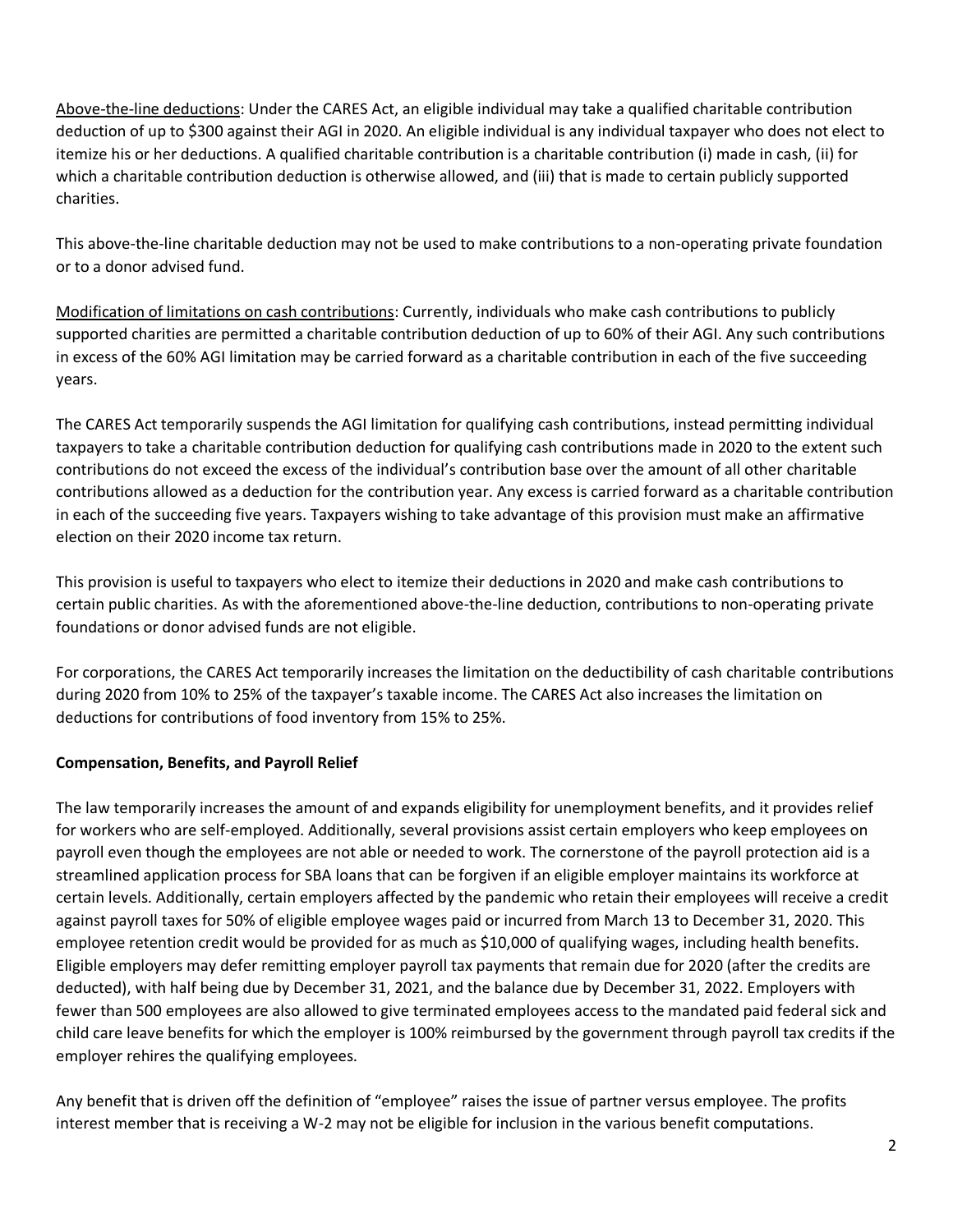Eligible individuals can withdraw vested amounts up to \$100,000 during 2020 without a 10% early distribution penalty, and income inclusion can be spread over three years. Repayment of distributions during the next three years will be treated as tax-free rollovers of the distribution. The bill also makes it easier to borrow money from 401(k) accounts, raising the limit to \$100,000 from \$50,000 for the first 180 days after enactment, and the payment dates for any loans due the rest of 2020 would be extended for a year.

Individuals do not have to take their 2020 required minimum distributions from their retirement funds. This avoids lost earnings power on the taxes due on distributions and maximizes the potential gain as the market recovers.

Two long-awaited provisions allow employers to assist employees with college loan debt through tax free payments up to \$5,250 and restores over-the-counter medical supplies as permissible expenses that can be reimbursed through health care flexible spending accounts and health care savings accounts.

# **Deferral of Net Business Losses for Three Years**

Section 461(l) limits non-corporate taxpayers in their use of net business losses to offset other sources of income. As enacted in 2017, this limitation was effective for taxable years beginning after 2017 and before 2026, and applied after the basis, at-risk, and passive activity loss limitations. The amount of deductible net business losses is limited to \$500,000 for married taxpayers filing a joint return and \$250,000 for all other taxpayers. These amounts are indexed for inflation after 2018 (to \$518,000 and \$259,000, respectively, in 2020). Excess business losses are carried forward to the next succeeding taxable year and treated as a net operating loss in that year.

The CARES Act defers the effective date of Section 461(l) for three years, but also makes important technical corrections that will become effective when the limitation on excess business losses once again becomes applicable. Accordingly, net business losses from 2018, 2019, or 2020 may offset other sources of income, provided they are not otherwise limited by other provisions that remain in the Code. Beginning in 2021, the application of this limitation is clarified with respect to the treatment of wages and related deductions from employment, coordination with deductions under Section 172 (for net operating losses) or Section 199A (relating to qualified business income), and the treatment of business capital gains and losses.

# **Section 163(j) Amended for Taxable Years Beginning in 2019 and 2020**

The CARES Act amends Section 163(j) solely for taxable years beginning in 2019 and 2020. With the exception of partnerships, and solely for taxable years beginning in 2019 and 2020, taxpayers may deduct business interest expense up to 50% of their adjusted taxable income (ATI), an increase from 30% of ATI under the TCJA, unless an election is made to use the lower limitation for any taxable year. Additionally, for any taxable year beginning in 2020, the taxpayer may elect to use its 2019 ATI for purposes of computing its 2020 Section 163(j) limitation. This will benefit taxpayers who may be facing reduced 2020 earnings as a result of the business implications of COVID-19. As such, taxpayers should be mindful of elections on their 2019 return that could impact their 2019 and 2020 business interest expense deduction. With respect to partnerships, the increased Section 163(j) limit from 30% to 50% of ATI only applies to taxable years beginning in 2020. However, in the case of any excess business interest expense allocated from a partnership for any taxable year beginning in 2019, 50% of such excess business interest expense is treated as not subject to the Section 163(j) limitation and is fully deductible by the partner in 2020. The remaining 50% of such excess business interest expense shall be subject to the limitations in the same manner as any other excess business interest expense so allocated. Each partner has the ability, under regulations to be prescribed by Treasury, to elect to have this special rule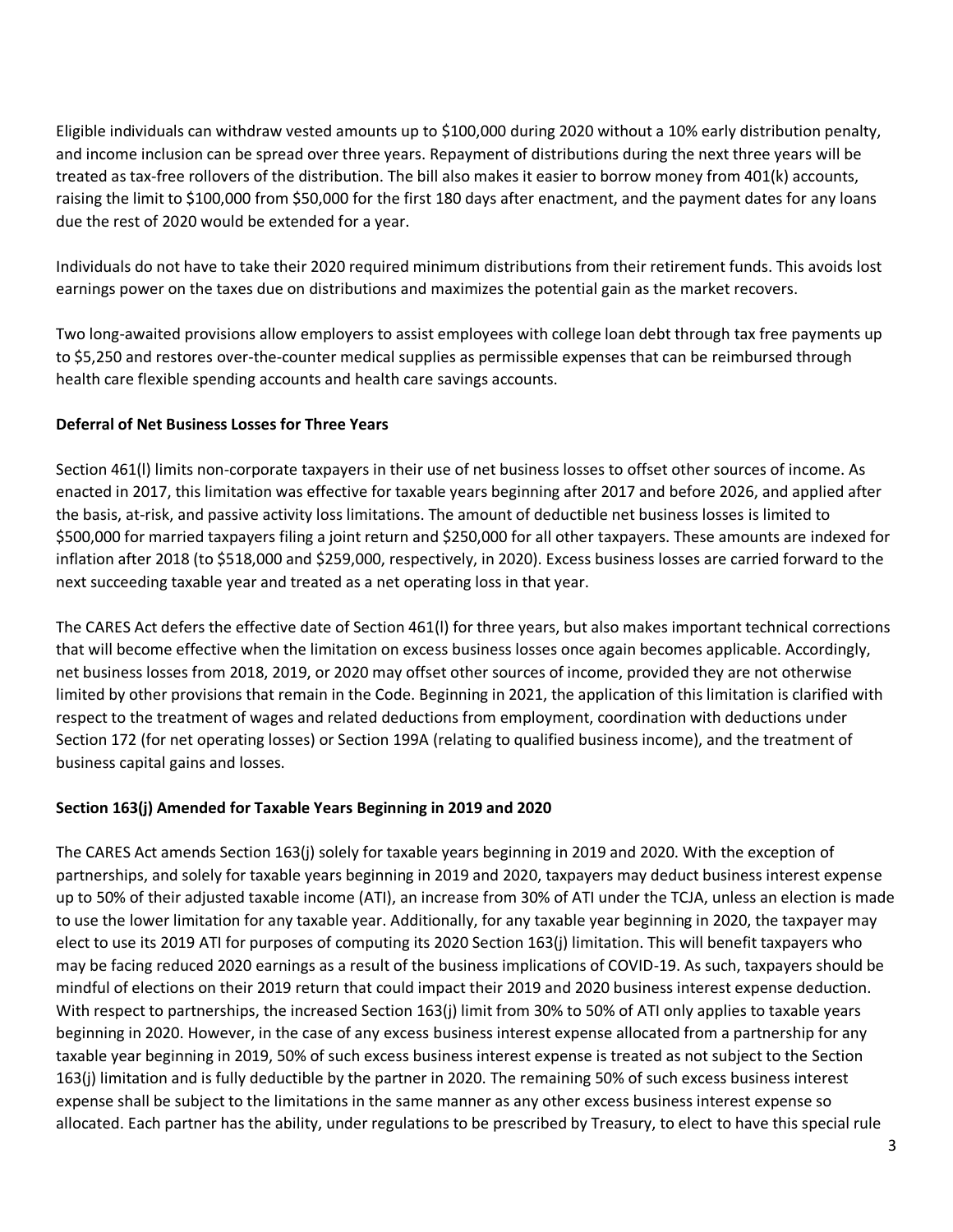not applied. No rules are provided for application of this rule in the context of tiered partnership structures.

# **Net Operating Losses Carryback Allowed for Taxable Years Beginning in 2018 and Before 2021**

The CARES Act provides for an elective five-year carryback of net operating losses (NOLs) generated in taxable years beginning after December 31, 2017, and before January 1, 2021. Taxpayers may elect to relinquish the entire five-year carryback period with respect to a particular year's NOL, with the election being irrevocable once made. In addition, the 80% limitation on NOL deductions arising in taxable years beginning after December 31, 2017, has temporarily been pushed to taxable years beginning after December 31, 2020. Several ambiguities in the application of Section 172 arising as a result of drafting errors in the Tax Cuts and Jobs Act have also been corrected. As certain benefits (i.e., charitable contributions, Section 250 "GILTI" deductions, etc.) may be impacted by an adjustment to taxable income, and therefore reduce the effective value of any NOL deduction, taxpayers will have to determine whether to elect to forego the carryback. Moreover, the bill provides for two special rules for NOL carrybacks to years in which the taxpayer included income from its foreign subsidiaries under Section 965. Please consider the impact of this interaction with your international tax advisors. However, given the potential offset to income taxed under a 35% federal rate, and the uncertainty regarding the long-term impact of the COVID-19 crisis on future earnings, it seems likely that most companies will take advantage of the revisions. This is a technical point, but while the highest average federal rate was 35% before 2018, the highest marginal tax rate was 38.333% for taxable amounts between \$15 million and \$18.33 million. This was put in place as part of our progressive tax system to eliminate earlier benefits of the 34% tax rate. Companies may wish to revisit their tax accounting methodologies to defer income and accelerate deductions in order to maximize their current year losses to increase their NOL carrybacks to earlier years.

### **Alternative Minimum Tax Credit Refunds**

The CARES Act allows the refundable alternative minimum tax credit to be completely refunded for taxable years beginning after December 31, 2018, or by election, taxable years beginning after December 31, 2017. Under the Tax Cuts and Jobs Act, the credit was refundable over a series of years with the remainder recoverable in 2021.

# **Technical Correction to Qualified Improvement Property**

The CARES Act contains a technical correction to a drafting error in the Tax Cuts and Jobs Act that required qualified improvement property (QIP) to be depreciated over 39 years, rendering such property ineligible for bonus depreciation. With the technical correction applying retroactively to 2018, QIP is now 15-year property and eligible for 100% bonus depreciation. This will provide immediate current cash flow benefits and relief to taxpayers, especially those in the retail, restaurant, and hospitality industries. Taxpayers that placed QIP into service in 2019 can claim 100% bonus depreciation prospectively on their 2019 return and should consider whether they can file Form 4464 to quickly recover overpayments of 2019 estimated taxes. Taxpayers that placed QIP in service in 2018 and that filed their 2018 federal income tax return treating the assets as bonus-ineligible 39-year property should consider amending that return to treat such assets as bonus-eligible. For C corporations, in particular, claiming the bonus depreciation on an amended return can potentially generate NOLs that can be carried back five years under the new NOL provisions of the CARES Act to taxable years before 2018 when the tax rates were 35%, even though the carryback losses were generated in years when the tax rate was 21%. With the taxable income limit under Section 172(a) being removed, an NOL can fully offset income to generate the maximum cash refund for taxpayers that need immediate cash. Alternatively, in lieu of amending the 2018 return, taxpayers may file an automatic Form 3115, Application for Change in Accounting Method, with the 2019 return to take advantage of the new favorable treatment and claim the missed depreciation as a favorable Section 481(a) adjustment.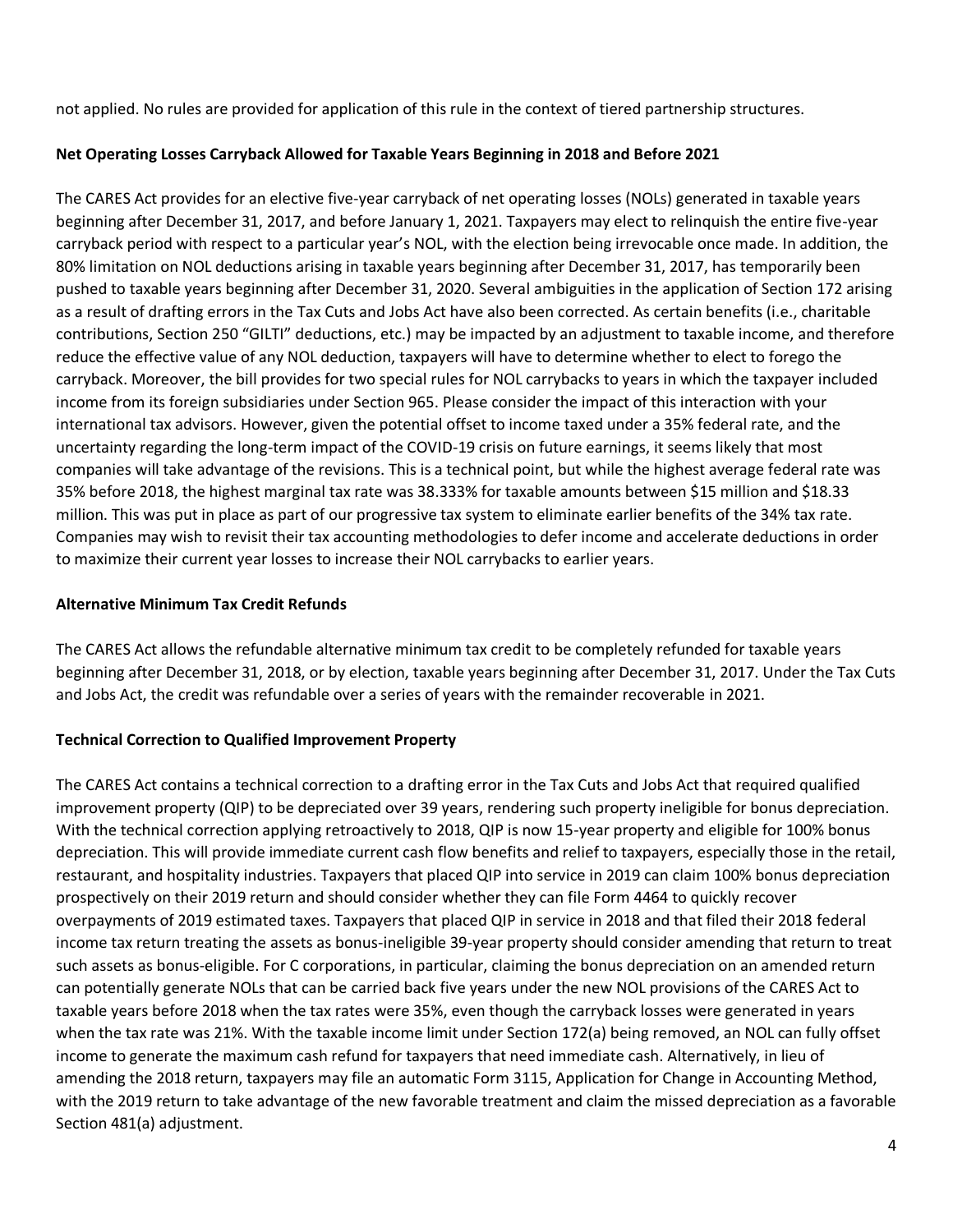# **Effects of the CARES Act at the State and Local Levels**

As with the Tax Cuts and Jobs Act, the tax implications of the CARES Act at the state level first depends on whether a state is a "rolling" Internal Revenue Code (IRC) conformity state or follows "fixed-date" conformity. For example, with respect to the modifications to Section 163(j), rolling states will automatically conform, unless they specifically decouple (but separate state ATI calculations will still be necessary). However, fixed-date conformity states will have to update their conformity dates to conform to the Section 163(j) modifications. A number of states have already updated during their current legislative sessions (e.g., Idaho, Indiana, Maine, Virginia, and West Virginia). Nonetheless, even if a state has updated, the effective date of the update may not apply to changes to the IRC enacted after January 1, 2020 (e.g., Arizona). A number of other states have either expressly decoupled from Section 163(j) or conform to an earlier version and will not follow the CARES Act changes (e.g., California, Connecticut, Georgia, Missouri, South Carolina, Tennessee (starting in 2020), Wisconsin). Similar considerations will apply to the NOL modifications for states that adopted the 80% limitation, and most states do not allow carrybacks. Likewise, in fixed-dated conformity states that do not update, the Section 461(l) limitation will still apply resulting in a separate state NOL for those states. These conformity questions add another layer of complexity to applying the tax provisions of the CARES Act at the state level. Further, once the COVID-19 crisis is past, rolling IRC conformity states must be monitored, as these states could decouple from these CARES Act provisions for purposes of state revenue.

The Act gives the U.S. Department of Labor authority to issue regulations that would exclude certain health care providers and emergency responders from being able to take emergency family and medical leave. The Department of Labor also has the authority to issue regulations to exempt small businesses with fewer than 50 employees from the emergency family and medical leave requirements if the imposition of such requirements would jeopardize the viability of the business as a going concern. The Act would also exempt employers with fewer than 50 employees in a 75-mile radius from civil damages in an FMLA lawsuit.

Under the Act, covered employers (those with less than 500 employees) are required to hold an employee's job open for them until the end of the leave period. However, an exception applies to employers with fewer than 25 employees if the employee's position no longer exists due to economic conditions or other changes in the employer's operations that affect employment and are caused by the COVID-19 crisis, and the employer made reasonable efforts to restore the employee's job. And, if those efforts failed, the employer agrees to reinstate the employee if an equivalent position becomes available within a year.

The Act creates new, refundable payroll tax credits for employers to help cover the costs of this new paid sick and family leave.

# **Payroll Tax Credits**

To assist employers who are required to provide emergency paid sick leave or FMLA leave under the programs described above, the Act provides for a refundable tax credit applicable against the employer's portion of Social Security or Railroad Retirement Tax Act (RRTA) tax for amounts paid under those programs. The credit is equal to 100% of the compensation paid in each calendar quarter to employees who are not working for the reasons enumerated above, subject to the following limitations:

For payments to an employee who needs time off for self-isolation, diagnosis, or care of a COVID-19 diagnosis, or compliance with a health care provider's recommendation or order, the credit is capped at \$511 of eligible wages per